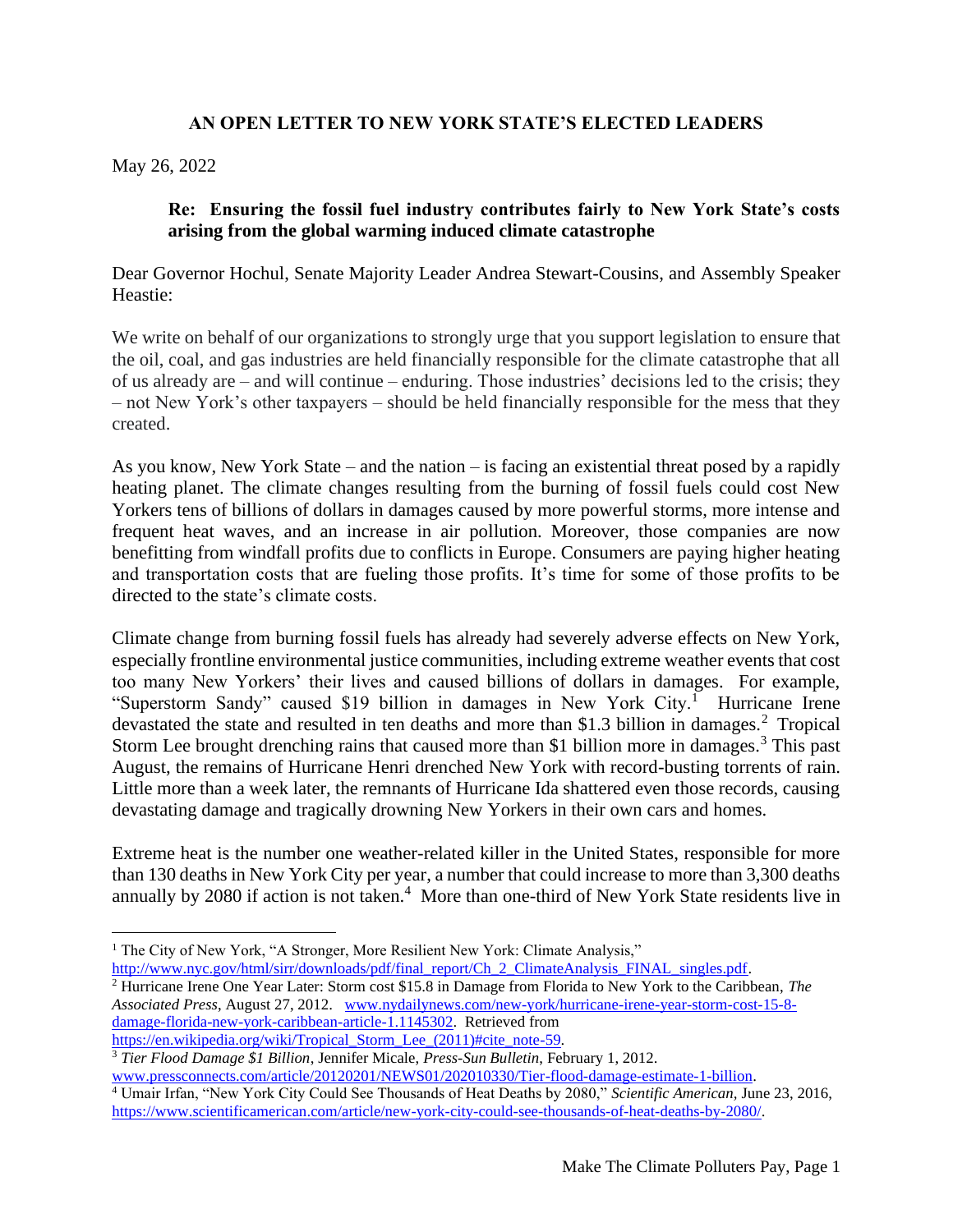areas moderately to severely vulnerable to heat, according to the New York State Heat Vulnerability Index.<sup>5</sup> The impacts are most severe in urban areas and frontline environmental justice communities, and among the elderly and other vulnerable populations. Already the number of days reaching 90°F or more is increasing from an average of 18 per year between 1971 and 2000 to as many as 33 days per year by the end of the current decade.<sup>6</sup> This extreme heat necessitates urgent investments in mitigation and adaptation and will lead to a substantial increase in medical costs, ER visits, and deaths.

Researchers have estimated the potential economic costs of climate change impacts. "Climate change costs in New York State for the sectors analyzed in this report may approach *\$10 billion annually* by mid-century."<sup>7</sup> [Emphasis added]

It is clear from historical records that for the better half of the late 20th Century, oil companies knew that burning fossil fuels was warming the planet. Nevertheless, starting in the 1980s, the industry championed climate change denial and opposed regulations to curtail global warming. The industry funded organizations critical of climate change treaties and undermined public opinion about the science that global warming is caused by the burning of fossil fuels. Their successes in bamboozling the public have pushed the planet to the brink.

New York State must take the nation's lead in developing and implementing an innovative approach to funding the state's mitigation and adaptation efforts in response to the storms, extreme heat and other impacts of global warming. This innovative approach would ensure that those responsible for the greenhouse gas emissions and the political efforts to thwart science and policy change -- the oil, gas, and coal industries -- be responsible for the state's environmental mitigation and adaptation costs.

New York has a strong history of holding polluters accountable for the pollution they created. New York's 1986 Environmental Bond Act, combined with the state's Superfund program, helped put polluters on the hook for the costs of toxic waste cleanups. Likewise, the oil spill fund programs offer precedent for a "polluter must pay" model for making the fossil fuel companies responsible for the costs tied to the growing climate catastrophe. Under both programs, polluters are obligated to pay for remediation of environmental harms caused by their companies' (or predecessor companies') actions.

There is broad support amongst the public for the "polluter pays" principle. Recent national polling, conducted by the Center for Climate Integrity, found that 70 percent of Americans support the concept of holding climate polluters financially responsible for efforts to fight climate change,

https://www.health.ny.gov/environmental/weather/vulnerability\_index/nys\_maps.htm. <sup>6</sup> The City of New York, "A Stronger, More Resilient New York: Climate Analysis,"

<sup>5</sup> New York State Department of Health,

http://www.nyc.gov/html/sirr/downloads/pdf/final\_report/Ch\_2\_ClimateAnalysis\_FINAL\_singles.pdf.

<sup>7</sup> ClimAID Annex III, "An Economic Analysis of Climate Change Impacts and Adaptations in New York State," Authors: Robin Leichenko,1 David C. Major, Katie Johnson, Lesley Patrick, and Megan O'Grady 1 Rutgers University,

https://www.rilegislature.gov/commissions/fsrcomm/commdocs/NY%20state%20report%20on%20economic%20ris ks.pdf.